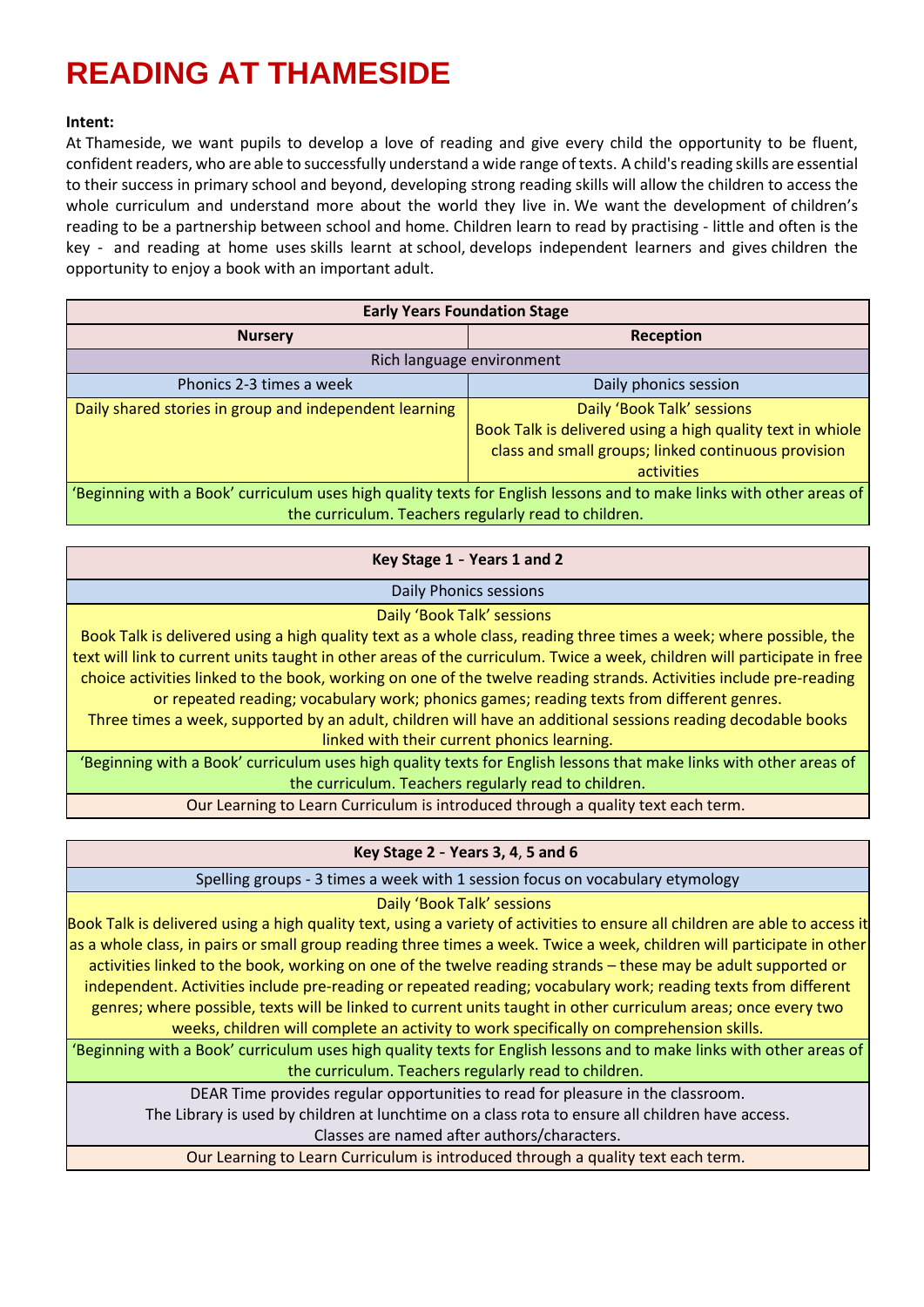# **Reading spine**

The reading spine is a compilation of all the texts to which a pupil will be exposed to during their time at Thameside. Reading is an integral part across all curriculum areas, and the books have been chosen carefully, considering a range of factors; **our rationale** behind our book choices include:

- Pupils are able to find themselves and identify with characters
- Issues that the children may face in their lives are tackled sensitively, while being honest about them, such as different family structures, positive representations of low-income families and different ethnicities.
- Opening up the world to the children
- Support children's knowledge about different subjects in the curriculum
- To inspire and support writing
- To inspire and support reading

Non-fiction texts closely linked to curriculum subjects are displayed in the classrooms, allowing children to broaden their knowledge of subject-specific content, for example: Electricity, Romans, Mexico.

## **Reading strands**

The twelve reading strands – two main strands, word recognition and language comprehension (made up of sub-strands) - underpin all reading activities in Thameside. These help to develop good readers, who are able to navigate through a text, retrieving information, asking questions and making inferences with ease.



# **Phonics**

We use an accredited scheme 'Little Wandle Letters and Sounds Revised' so there is a consistent approach to phonics and early reading across the whole school.

### *Implementation*

# *Foundations for phonics in Nursery*

- We provide a balance of child-led and adult-led experiences for all children that meet the curriculum expectations for 'Communication and language' and 'Literacy'. These include:
	- o sharing high-quality stories and poems
	- o learning a range of nursery rhymes and action rhymes
	- o activities that develop focused listening and attention, including oral blending
	- o attention to high-quality language.
- We ensure Nursery children are well prepared to begin learning grapheme-phoneme correspondences (GPCs) and blending in Reception.

# *Daily phonics lessons in Reception and Year 1*

- We teach phonics for 30 minutes a day. In Reception, we build from 10-minute lessons, with additional daily oral blending games, to the full-length lesson as quickly as possible. Each Friday, we review the week's teaching to help children become fluent readers.
- Children make a strong start in Reception: teaching begins in Week 2 of the Autumn term.
- We follow the *[Little Wandle Letters and Sounds Revised](https://www.littlewandlelettersandsounds.org.uk/wp-content/uploads/2021/06/Programme-Overview_Reception-and-Year-1.pdf)* expectations of progress:
	- o Children in Reception are taught to read and spell words using Phase 2 and 3 GPCs, and words with adjacent consonants (Phase 4) with fluency and accuracy.
	- o Children in Year 1 review Phase 3 and 4 and are taught to read and spell words using Phase 5 GPCs with fluency and accuracy.

*Daily Keep-up lessons ensure every child learns to read*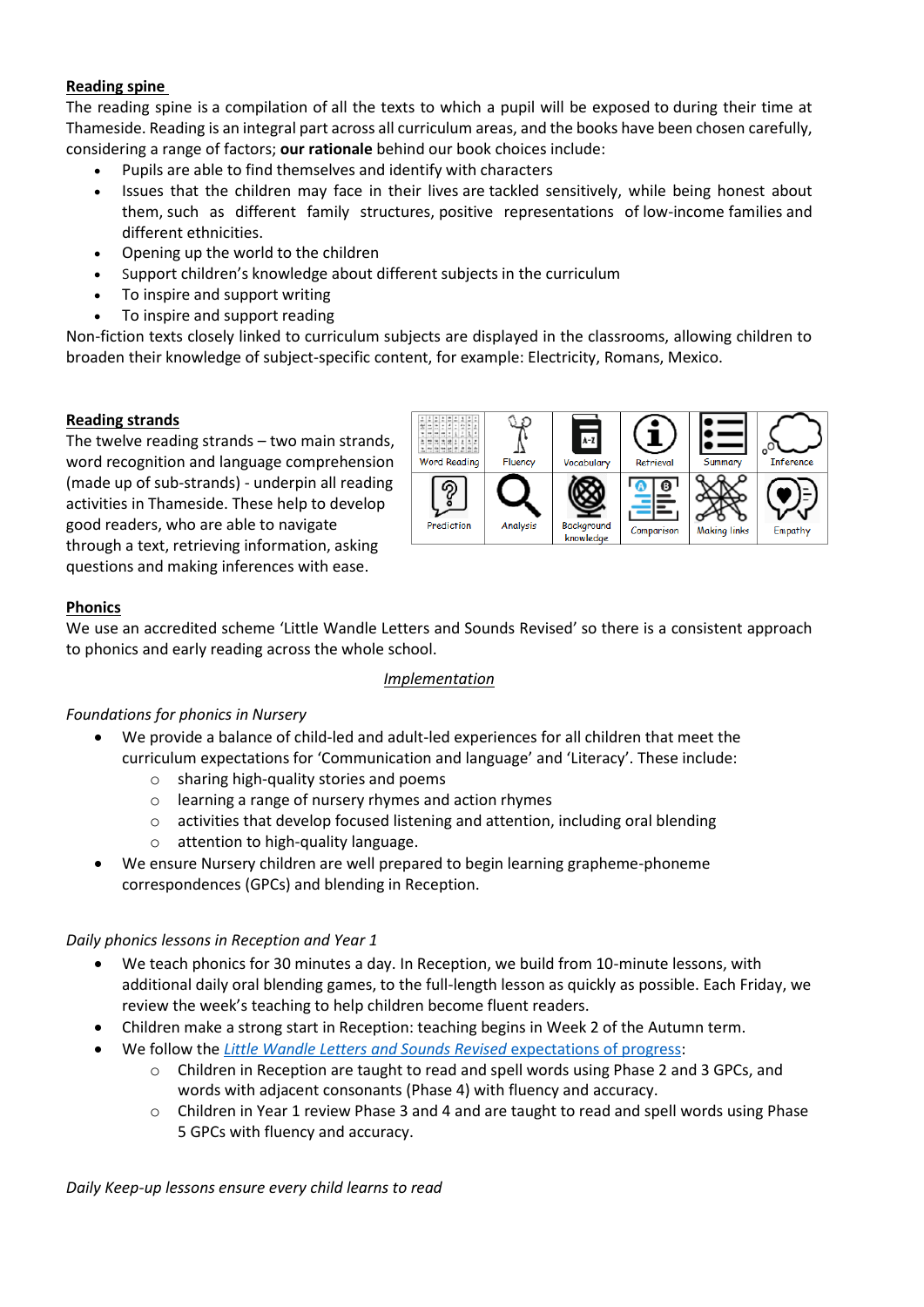- Any child who needs additional practice has daily Keep-up support, taught by a fully trained adult. Keep-up lessons match the structure of class teaching, and use the same procedures, resources and mantras, but in smaller steps with more repetition, so that every child secures their learning.
- We timetable daily phonics lessons for any child in Year 2 or above who is not fully fluent at reading or has not passed the Phonics Screening Check. These children urgently need to catch up, so the gap between themselves and their peers does not widen. We use the *Little Wandle Letters and Sounds Revised* assessments to identify the gaps in their phonic knowledge and teach to these using the Keep-up resources – at pace.
- If any child in Year 3 to 6 has gaps in their phonic knowledge when reading or writing, we plan phonics 'catch-up' lessons to address specific reading/writing gaps.

# *Teaching reading: Reading practice sessions three times a week*

- We teach children to read through reading practice sessions three times a week. These:
	- $\circ$  are taught by a fully trained adult to small groups of approximately six children
	- o use books from Collins Big Cats for Little Wandle Letters and Sounds Revised from Reception onwards
	- o are monitored by the class teacher, who rotates and works with each group on a regular basis.
- Each reading practice session has a clear focus, so that the demands of the session do not overload the children's working memory. The reading practice sessions have been designed to focus on three key reading skills:
	- o decoding
	- o prosody: teaching children to read with understanding and expression
	- o comprehension: teaching children to understand the text.
- In Reception these sessions start in Week 4. Children who are not yet decoding have daily additional blending practice in small groups, so that they quickly learn to blend and can begin to read books.
- In Year 2 and 3, we continue to teach reading in this way for any children who still need to practise reading with decodable books.

# *Home reading*

- The decodable reading practice book is available online for children to read at home to parents.
	- o Reading for pleasure books also go home for parents to share and read to children.
	- o We use the *[Little Wandle Letters and Sounds Revised](https://www.littlewandlelettersandsounds.org.uk/resources/for-parents/)* parents' resources to engage our families and share information about phonics, the benefits of sharing books, how children learn to blend and other aspects of our provision, both online and through workshops.

# *Ensuring consistency and pace of progress*

- Every teacher in our school has been trained to teach reading, so we have the same expectations of progress. We all use the same language, routines and resources to teach children to read so that we lower children's cognitive load.
- Weekly content grids map each element of new learning to each day, week and term for the duration of the programme.
- Lesson templates, Prompt cards and How to videos ensure teachers all have a consistent approach and structure for each lesson.
- The Reading Leader and SLT use the Audit and Prompt cards to regularly monitor and observe teaching; they use the summative data to identify children who need additional support and gaps in learning.

### *Impact*

# *Assessment*

Assessment is used to monitor progress and to identify any child needing additional support as soon as they need it.

- *[Assessment for learning](https://www.littlewandlelettersandsounds.org.uk/wp-content/uploads/2021/03/LS-KEY-GUIDANCE-GETTING-STARTED-ASSESSMENT-FINAL.pdf)* is used:
	- o daily within class to identify children needing Keep-up support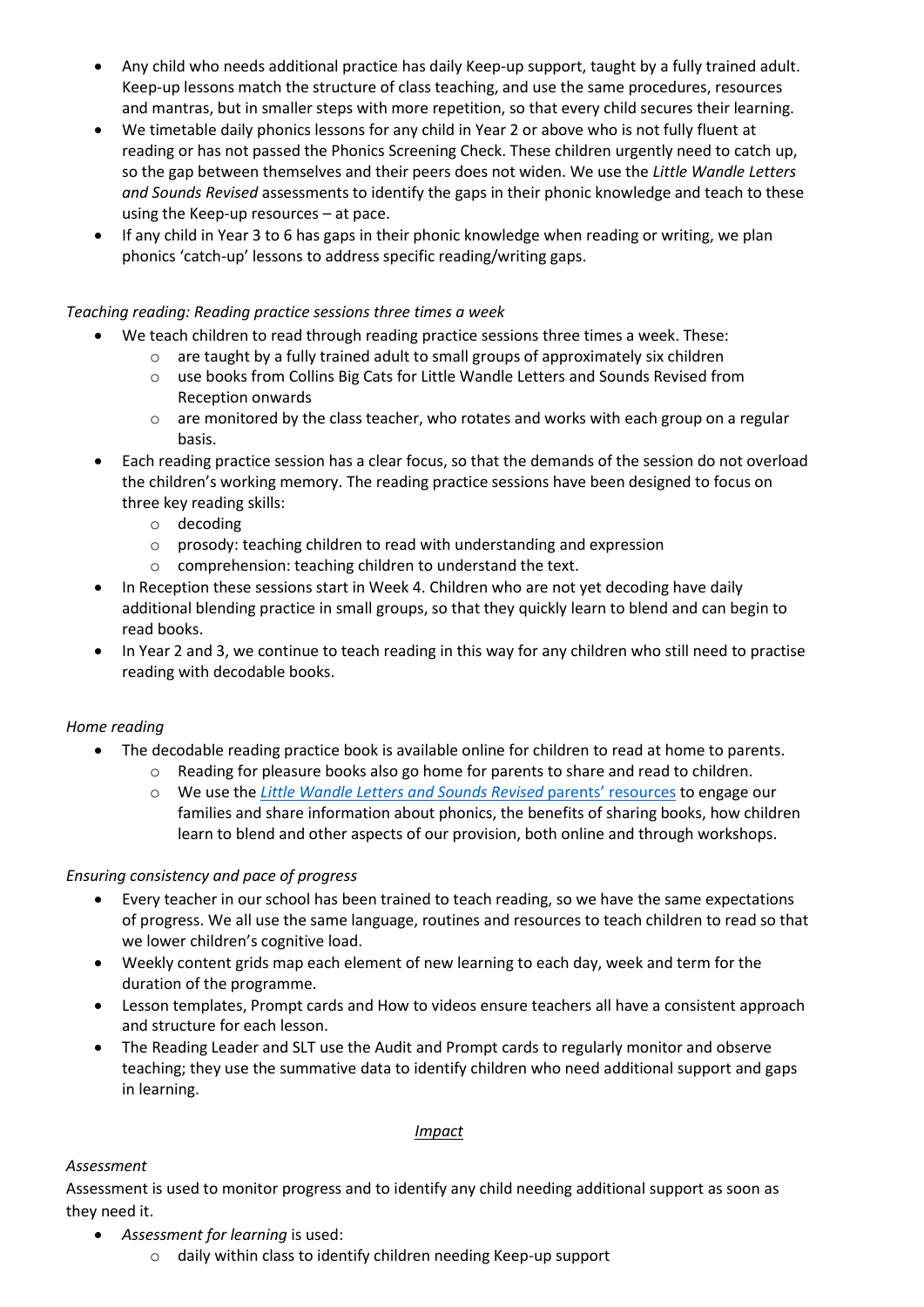- o weekly in the Review lesson to assess gaps, address these immediately and secure fluency of GPCs, words and spellings.
- *[Summative assessment](https://www.littlewandlelettersandsounds.org.uk/resources/my-letters-and-sounds/assessment-tools/)* is used:
	- $\circ$  every six weeks to assess progress, to identify gaps in learning that need to be addressed, to identify any children needing additional support and to plan the Keep-up support that they need.
	- o by SLT and scrutinised through the *Little Wandle Letters and Sounds Revised* assessment tracker, to narrow attainment gaps between different groups of children and so that any additional support for teachers can be put into place.

*Statutory assessment*

• Children in Year 1 sit the Phonics Screening Check. Any child who has not passed the check, re-sits it in Year 2.

### *Ongoing assessment for catch-up*

• Children in Year 2 to 6 are assessed through their teacher's ongoing formative assessment as well as through the half-termly *Little Wandle Letters and Sounds Revised* summative assessments. **Too Easy ZPD: Just Right** 

## **Accelerated Reader**

Used across KS2, Accelerated reader is a computer-based programme that supports the reading practices and progress of



children, encouraging them to read independently; AR encourages differentiation of reading materials in the school to support the least able, whilst also proving a powerful motivating tool that allows students to take more ownership of their own progress. Initially, children complete a Star Test at the beginning of Year 3 to establish their individual reading level and are given appropriate books – these will be within a range considering the individual's optimal level of challenge; the books are levelled using a coloured, numerical system. Each time a child completes a book, read individually or collectively, they will complete a Quiz to determine whether the book has been read thoroughly, measure literal comprehension and to provide immediate feedback – AR uses progressive testing to adjust an individual's reading level accordingly dependent on progress. Each child will have targets and achievements to work towards - both personal and class - and will receive rewards when they have been met. Children can use their own log-in to take a quiz or see their progress at home.

### **KS2 Reading Assessment**

Assessment of reading is based on the accumulation of multiple 'glances', which includes summative and formative information. There are six assessment points throughout the year, which include:

- Accelerated Reader Star Tests in Terms 1, 2, 3, 5 & 6
- Reading questionnaires and pupil voice
- 1:1 reading aloud fluency texts
- SATs-style written questions on age-appropriate texts
- Written reading paper for Years 2 and 5
- Mock SATs for Year 6

### **Book Talk**

Book Talk is an approach that involves a teacher working with the whole class on a single text. They will work with the children to decode and practise fluency skills, making sure each child can access and read the text accurately. These sessions are also used to analyse a text in detail and discuss the meaning of what has been read. A particular emphasis is placed on developing children's fluency and vocabulary. Once every two weeks, children will complete an activity to practise their comprehension skills.

### **DEAR Time**

'Drop Everything And Read' is to encourage reading for pleasure. In KS2, this happens three times a week for 20 minutes; repetition of DEAR across a school week ensures students are practicing important reading skills. In addition, KS2 will have 10 minutes of 'text dipping' recommendations to encourage children to